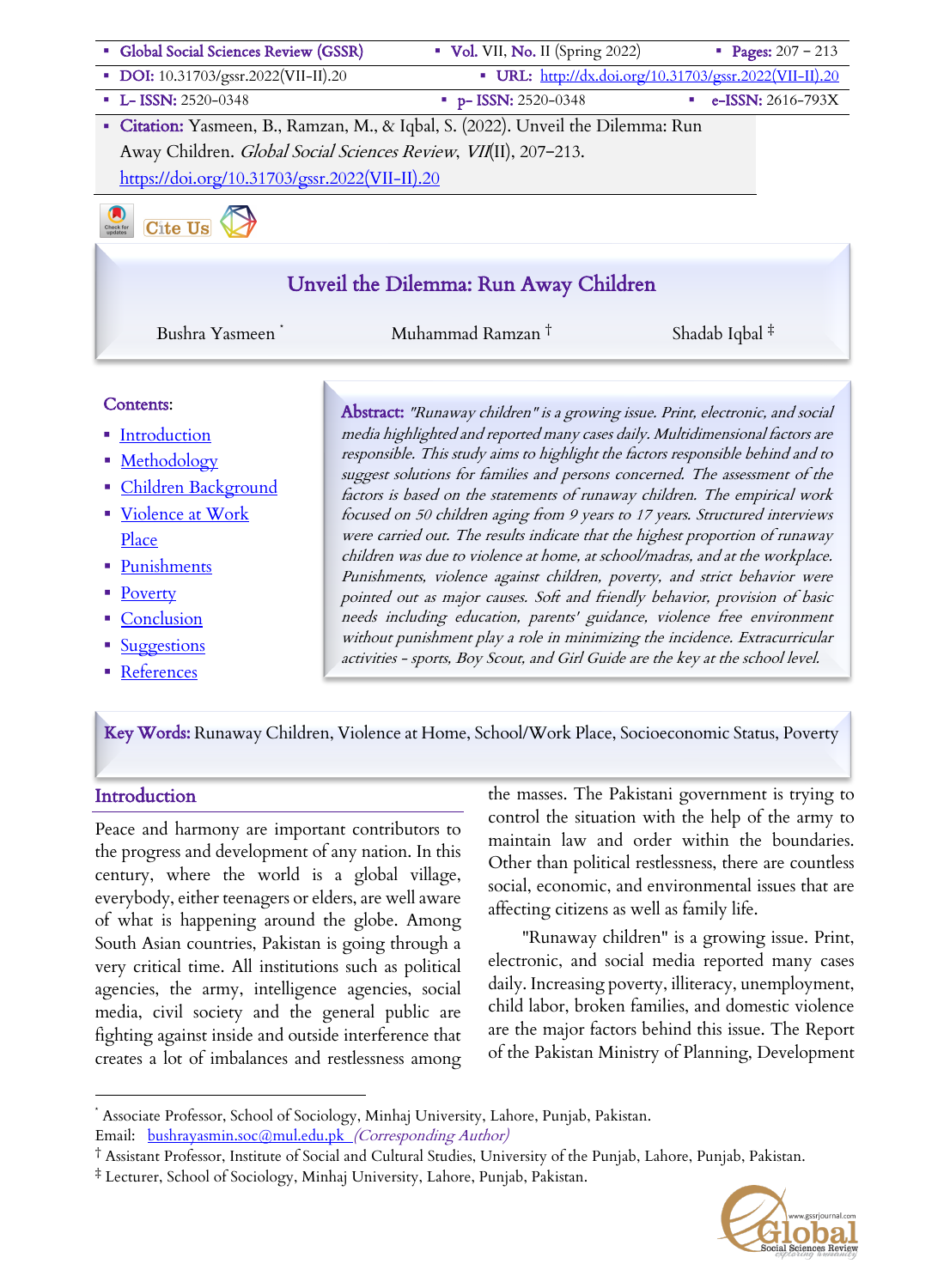and Reform on  $20<sup>th</sup>$  June 2016 indicated that nearly 39% (2019-2020) of Pakistanis live in multiple dimensions of poverty. The World Bank estimated that poverty has increased in Pakistan from 4.4% to 5.4% in 2020. These figures indicated that more than two million people fall into poverty. As for as the laborers and salaried class workers, the poverty rate calculated by the World Bank is \$3.2 per day. The report also manifested that in Pakistan poverty rate will be 39.3% in 2020-21, 39.2 % in 2021-22, and 37.9 % in 2022-23. Same reported by the "The News International ."An epidemic like the COVID-19 epidemic created an economic crisis all over the world (World Bank report 2021). It is estimated that during COVID-19, half of the working population lost their jobs, especially laborers and skilled workers. It is difficult for such families to meet their expenses. The World Development Indicators Report (2013) indicated that Pakistan is the most exposed country among 43 countries in ranking having poverty risks. Poverty statistics of Pakistan indicated an increasing rate from 23.9% to 37.5% within 3 years – an alarming and devastating situation (Pakistan Poverty Statistics, 10th February 2014). It is worth mentioning here that in 1998 Pakistan's national poverty ratio was 57.9%.

According to the Ministry of Federal Education and Professional Training, Government of Pakistan Report (2018) literacy rate of Pakistan was 62.3%. It shows that 60 million of the population are illiterate in the country. For unemployment, the Pakistan Bureau of Statistics Report 2020 indicated the increasing rate from 4.10% in 2019 to 4.40% in 2020 in Pakistan. Daily Dawn (12th March 2022, Islamabad) published the comparison of 6.65 million unemployed people in 2020-21with, the outgoing financial year which was 5.80 million. The Labor Force Survey (2017- 18) estimated the unemployment rate at 9.56% for 2020-21. Furthermore, it shows a higher rate among the females, 8.27pc, than the males, 5.07pc.

A study conducted by **Xiaohui Hou** (2010) presented a detailed picture of child labor and mentioned that 11 million children aged (4-14 years) are working in brutal conditions in factories. Xiaohui, Hou mentioned that in 2005–2006 "37%

Bushra Yasmeen, Muhammad Ramzan and Shadab Iqbal

of boys working in the wholesale and retail industries of urban areas, 22% in the service industry and 22% in the manufacturing units, 48% girls who were engaged in the service industry whereas 39% working in the manufacturing units. In rural areas, 68% of boys and 82% of girls joined the workforce. In the wholesale and retail manufacturing industry, the percentage of girls was 11%."

The News International (2015) magazine desk published an article on broken families and wrote, "A broken family can negatively affect all domains of your child's development. The effects of a broken family on a child's development depend on numerous factors, including the age of the child at the time of parents' separation and on the personality and family relationships. Although infants and young children may experience few negative developmental effects, older children and teenagers may experience some problems in their social, emotional and educational functioning". The Human Rights study (2009) watched it and indicated that women in Pakistan (from 10% to 20%) suffered some form of abuse (Gosselin, Denise Kindschi 2009).

The Express Tribune (Nov. 2016) published a report on "The Street Children of Pakistan." The report estimated that "1.2 to 1.5 million children are on the streets of Pakistan's major cities and urban centers, constituting the country's largest and most ostracized social group. These include 'runaway' children who live or work on the street, as well as the minority that returns to their families at the end of the day with their meager earnings. Domestic violence, unemployment, natural disasters, and poverty are considered the major factors behind the increase in the number of street children". The World Vision has examined the issue of Street Children in Pakistan. The Country Director, Sigurd Hanson said that "World Vision is gravely concerned with their growing numbers. Children are turning to the streets amidst increasing poverty, unemployment, swelling family size and social disintegration seen in abuse in schools, as well as domestic violence, neglect and family breakdown" (Kenneth Chan; Monday, 11th April 2005).

The above multidimensional factors clearly demonstrate the problems of runaway children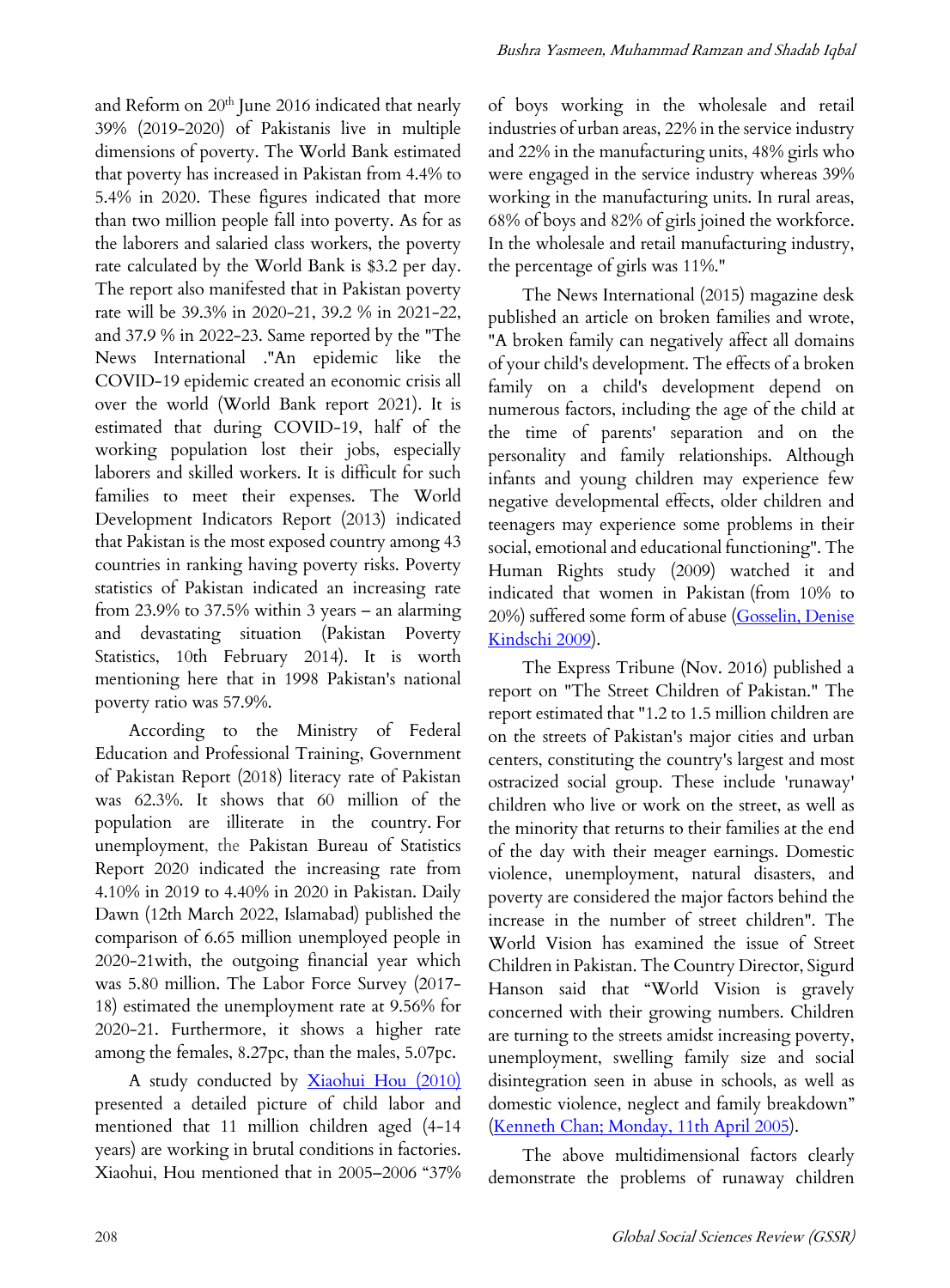exhibiting a complex phenomenon. Inside the home and outside the home, harsh and rough attitudes and behavior of family, especially parents, school/madrassa's teachers, and peer group, instigate or provoke children to get rid of unbearable situations. Poor living, poor nutrition, poor education, and low socioeconomic status of the family are the factor that contributes to alleviating the reason for runaway among children. The child faced psychological pressure at home. At school, the child faced other institutional problems – teachers' harsh behaviour and punishment. In such conditions, children become vulnerable, unable to resist the psychological and physical pressures of punishment for poor performance (Achakzai, J.  $K$  .2011). Therefore, children runaway happened to avoid the pressure inside and outside the home. It indicates that "a child needs the proper guidance, sympathetic attitude and problem-solving environment for his successful brought up and capacity building to understand and face the problems at his early age" (Achakzai, J. K .2011).

# Methodology

The main objective of the study was to explore the major causes of the problem leading to children running away from homes. By using multistage random sampling, out of ten towns in Lahore city, Iqbal Town was selected. Iqbal Town consists of 19 union councils. Out of these, one union council, 112 (Sabzazar), was randomly selected, and one registered NGO, "Idara-e-Kihdmat-e-Insanyat," was working for the runaway children. This NGO has been actively engaged since 1998. They registered the cases of runaway children and also got them registered in the police department. The methodology adopted for the study depends on the use of an Interview guide. Fifty children were interviewed from August to Dec.2021 who was caught by the NGO from Minar-e-Pakistan, Data Darbar, and Railway Station, Lahore. The incharge NGO and the dealing staff were also interviewed to get in-depth insights.

Lahore - is the capital of the province of Punjab which is the second largest city after Karachi in Pakistan. Lahore is on  $26<sup>th</sup>$  number among the largest cities in the world. Lahore is also the center

of economic activities. It is estimated that GDP was \$84 billion in 2019 (Business Year Report 2020). Lahore is famous for its historical buildings and center for cultural activities. It is the most socially liberal, progressive, and cosmopolitan city in the region of Punjab (Aspinall et al., 2017; Shelly, 2014; Usha, 1990; BBC, 2016).

# Children Background

General information was collected about the age, family educational level, family system and income group from where the child belonged to. The social environment where children live influences their life. Children learn what is happening around them. Circumstances shape personality traits consciously or unconsciously (Caspi, A., Roberts, B. W., & Shiner, R. L. 2005; Matthews, G., Deary, I. J., & Whiteman, M. C. 2003).

In this study, 70% of children were male and 30% were female. Out of 50 children, 15 were females and 35 were males. The age group data indicates that the highest proportion of children was from the age group of 9-12 years. Out of all, 14% were from the age group up to 6 years, 19% were under the age group of 6-8 years, 23% were under the age group of 9-11 years, while 24% were under the age group of 12-14 years and 20% were under the last group of 15-17 years. Data indicate that the lowest proportion of children falls under the age group of 6 to 8 years.

The educational status of the children, the highest proportion of children, was 'under primary' (35%), the next higher (26%) were 'illiterate' where the highest proportion of children (21%) had primary education. Religious education was (18%) among the children. The overall distribution indicates the highest proportion of runaway children was 'under primary,' more than 60%.

Most of the children belonged from large families of poor socioeconomic status. Parents mostly had "illiterate" or "primary" education. 75% were living in a "joint family system," and the remaining 25% were living in a "nuclear family system ." Most of the parents were involved in the labour work. The family income of (39%) of children was around Rs. 5001 -10000/- per month,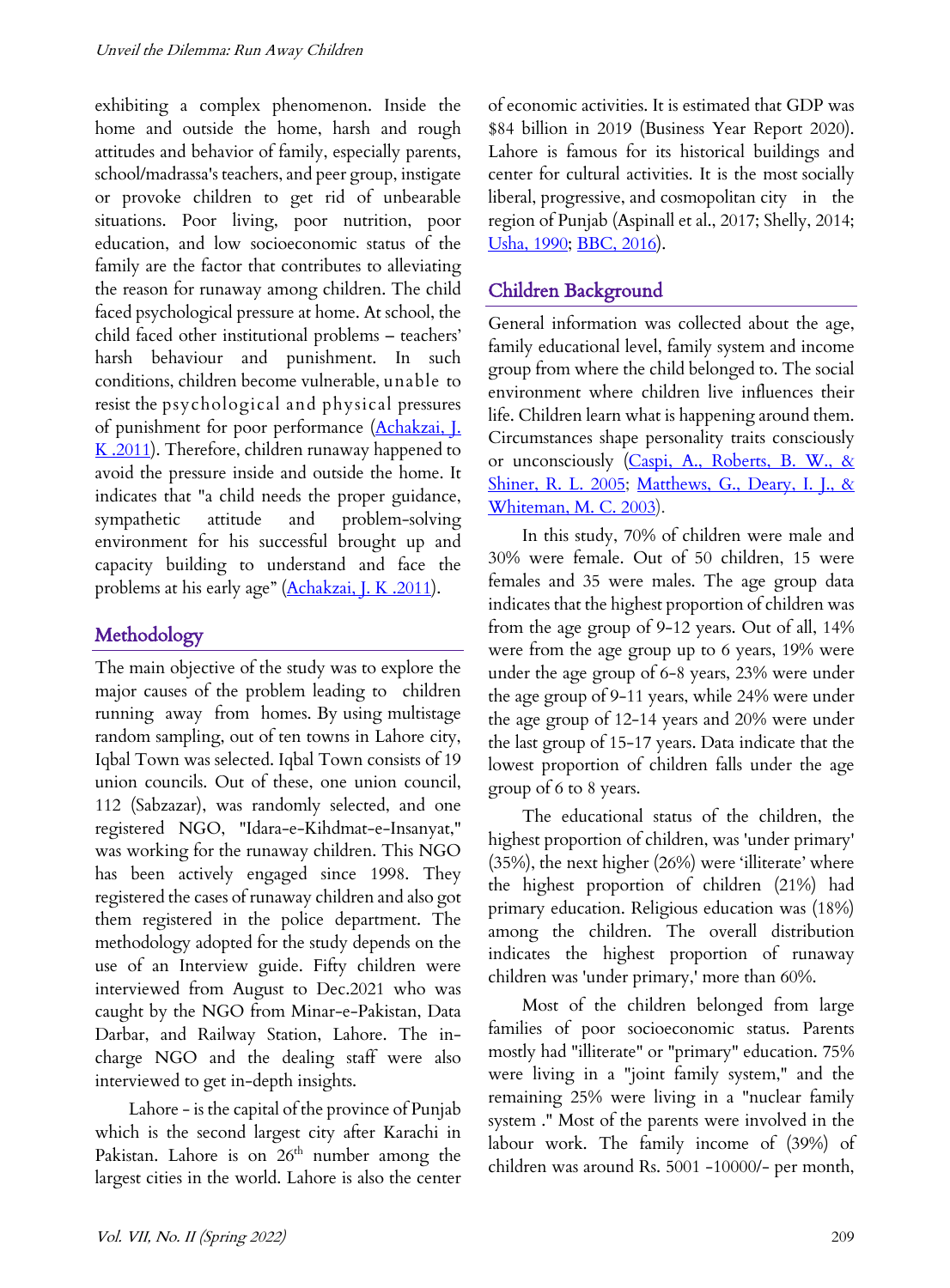(32%) children's family income was Rs. 10,001- 15,000/- and (18%) children's family income was Rs. 15,001-20,000/-, 11% of children did not respond about the family income of their families might be due to fear. Among all family income groups, the highest proportion of runaway children's family income falls over in two groups are Rs. 5,001-10,000/- and Rs. 10,000-15,000/-.

# Major Factors Responsible for the Issue

#### Violence at Home

Parents' harsh attitude, negligence, victimization, physical abuse, and emotional or psychological abuse destroy badly children (Pereda N. & Díaz-Faes D. A. 2020; *Higgins DJ, McCabe MP. 2001*). The overall estimation of prevalence indicates 22.6% for physical abuse, 36.3% for emotional abuse, 7.6% for boys and 18% of girls for sexual abuse, 16.3% for physical neglect, and 18.4% for emotional neglect (Stoltenborgh M et al., 2015). Parents' attitudes caused disobedience in the children. Children spend most of their time outside the home and avoid facing the harsh and strict attitudes' of their parents. They feel relaxed in an outside company. Theories "social learning theory" (Widom CS, Czaja SJ, DuMont KA. 2015), "social information processing theory" (Olsson A, Knapska E, Lindström B. 2020), "attachment theory" (Dodge KA, Bates JE, Pettit GS. 1990) and "social control theory" (Lo CKM, Chan KL, Ip P. 2019) explained such mechanisms.

Poor socioeconomic circumstances are the risk factors for violence (Lindo JM, Schaller J, Hansen B. 2018). Poor living conditions and housing hardships are predictors of child maltreatment (Conrad-Hiebner A, Byram E. 2020).

## Violence at School/Madrasa

Education always plays an important role in the life of every human being, especially in childhood. The learning process leaves prints on the mind and soul (Achakzai, J. K. 2011). Parents' first preference has always been to educate their children for a bright future and successful life. Strictness, compulsion, and punishments negatively affect the child's learning which leads to undesirable consequences.

Absent from school, poor school performance, and running away from the school create tension among parents and teachers. The runaway children's responses indicate that more than around 90 percent were those who faced such situations. They are punished not only at home but at school as well. Affectionate and supportive behavior may encourage children's interest in their studies. Lose of trust and fear of punishment shake children's selfconfidence and result in unwanted actions.

## Violence at Work Place

The survey concedes that among these runaway children, 14% were working at workshops, hotels, garages etc. The reason behind work was the favorable atmosphere and attitude at the workplace which was not available at home as well as in the school. These children confirmed that they do not find torture and are treated with sympathetic behavior at their workplace. It was very rare when they were warned. Due to the affectionate attitude and behavior of the employer, children agreed to continue labor work even on low wages.

#### Punishments

Violence at home and punishments at school or madrassas were found to be the main factors of poor performance in studies of runaway children. The abusive behavior, beating, pushing, and torturing inside the home and outside the home instigate violent behavior. Results indicate that most of the children (75%) were punished and ignored. Only 25% of the parents gave guidance instead of punishment. At madrassa's, 90 percent of children were punished. Fear and physical torture and ignorance of parents left the only option of runaway (Saini SM, Hoffmann CR, Pantelis C, Everall IP, Bousman CA. 2019). Of the runaway children who were working on low wages at workshops, tea stalls/hotels, and garages, 50% indicate adverse attitudes at the workplace.

It is worth mentioning that parents' negligence and absence of recreational activities de-track the runaway children. Results indicate that 42% of the children wander and roam around without any purpose which indicates the expression of running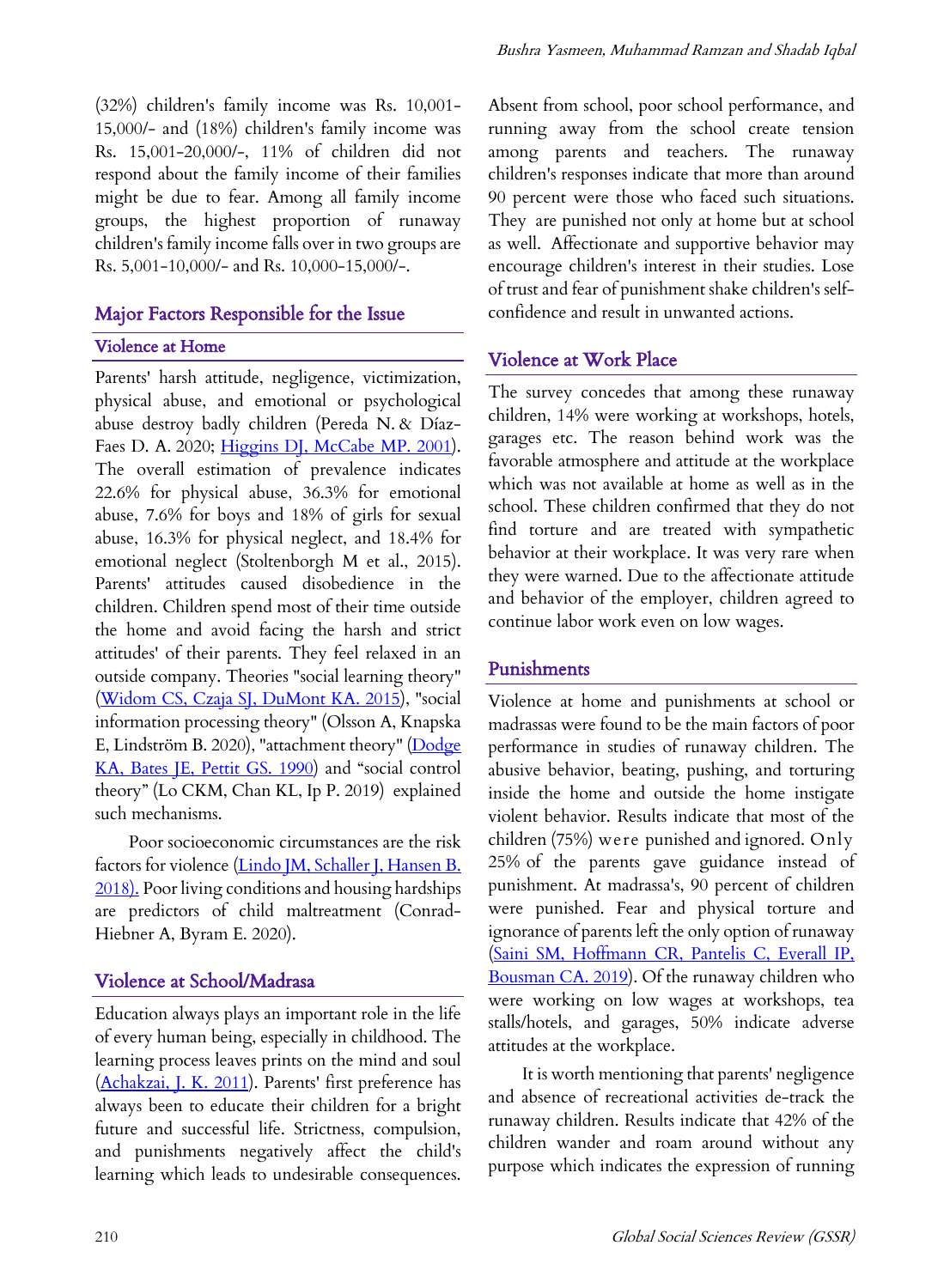away symptoms. Children 25% were involved in watching movies, video games etc. Such attractions resulted in weak family ties and loss of interest in family affairs. Parents' love and affection, accommodation, and encouragement play a positive role in personality development and strong relationship with each other. Such a favorable environment creates satisfaction.

#### **Poverty**

It is the parents' role to meet the needs (food, clothing, shelter, school expenses etc.) of their children. The runaway children indicate that most of them were those who were neglected by their families. Unavailability of basic needs leads towards dissatisfaction. The dissatisfaction with their ambitions shakes confidence and they search for outcomes to meet their needs. Question from parents about the fulfillment of basic needs is considered rude behavior which in turn results in different forms such as scolding, abuse or punishment (physical or psychological) (Lo CKM, Chan KL. 2019; Higgins DJ, McCabe MP. 2001; Pinheiro PS. 2006;

For most of the runaway children, 47% indicated the cause of punishment, 29% indicated abusive behavior, and the remaining 22% indicated restrictions. Negligence at parents' end about the realization of the seriousness of basic needs provision shows parents' failure at multiple levels such as social, psychological, and economic wellbeing (Karoly et al., 2005; Lee et al., 2015). In insecure situations, when and where children find sympathy outside home, they share their worries. The provoking responses aggravate the temptation to run away from homes. Studies indicate that children nurtured by fathers feel more secure and develop better skills and capacities (Cabrera and Tamis-LeMonda, 2013; Harris and Marmer, 1996; Lamb, 2004; Pruett, 2000; Rosenberg and Wilcox, 2006; Yeung et al., 2000).

# **Conclusion**

The present study was executed to unveil the dilemma of runaway children from homes. The study highlighted the factors responsible for the incidence. The significant causes of runaway children came from ignorance of parents and strict behavior, non-provision of basic needs: food, clothes, etc, physical and psychological abuse and provoking behavior outside the home. Parents' affectionate behavior and good supervision – check and balance of outside home children activities and the provision of basic needs minimize the incidence rates.

#### Suggestions

- 1. Parents' and teachers' soft attitudes and behavior inside and outside the home towards children help a lot to minimize the incidence.
- 2. Avoid abusive attitudes and physical torture or harm should be stopped. Friendly relationships and environment always cultivate civility and kindness.
- 3. Provision of basic needs is essential. Proper guidance is the responsibility of parents which they have to fulfill in any way for their children.
- 4. The provision of a conflict-free home atmosphere may help in eliminating the chances of runaway.
- 5. Parents and teachers avoid imposing policies. Entertain child interest to lowering down the intensity of apathy, fear of punishment etc.
- 6. Involvement of children in extracurricular activities in schools is helpful in creating interest in studies and healthy activities instead of negative trends.
- 7. Counseling sessions are important to resolve conflicting situations inside and outside homes.
- 8. Boy Scout and Girl Guide activities at the school level produce good results.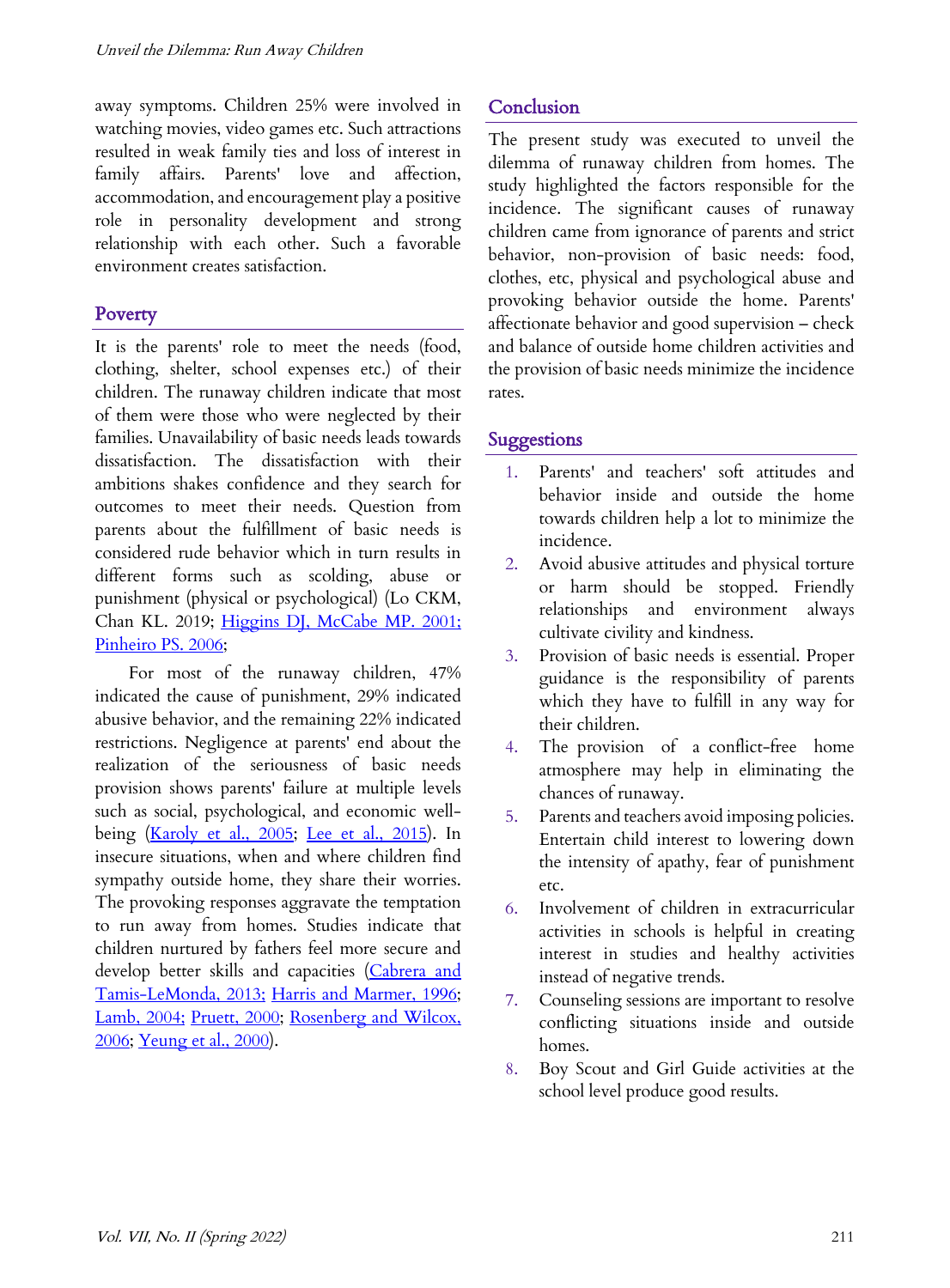## **References**

- Achakzai, J. K. (2011). Causes and Effects of Runaway Children Crisis: Evidence from Balochistan. Pakistan Social and Economic Review. 49(2), 211-230.
- BBC. (28th March 2016). Lahore is one of Pakistan's most liberal and wealthy cities.
- Cabrera, N. J., Hofferth, S. L., & Chae, S. (2011). Patterns and predictors of father-infant engagement across race/ethnic groups. Early Childhood Research Quarterly, 26(3), 365- 375.
- Caspi, A., Roberts, B. W., & Shiner, R. L. (2005). Personality development: Stability and change. Annual Reviews of Psychology, 56, 453-484.
- Conrad-Hiebner, A., & Byram, E. (2020). The temporal impact of economic insecurity on child maltreatment: a systematic review. Trauma Violence Abuse. <sup>21</sup>(1), 157-78.
- Daily Business Standards. (12th March 2022) https://www.business-standard.com
- Daily Dawn, Islamabad. (12th March 2022). https://www.dawn.com/news/1564053
- Dodge, K. A., Bates, J. E., & Pettit, G. S. (1990). Mechanisms in the cycle of violence. Science. <sup>250</sup>, 1678-83.
- Edward, A., Robin, J., Anthony, R. (2014). Diminishing Conflicts in Asia and the Pacific: Why Some Subside and Others Don't. Routledge.
- Gosselin, & Denise, K. (2009). Heavy Hands: An Introduction to the Crime of Intimate and Family Violence (4th ed.). Prentice Hall. p.13.
- Government of the Punjab Planning & Development Department. (March 2015). "Punjab Growth Strategy 2018 Accelerating Economic Growth and Improving Social Outcomes" (PDF).
- Harris, K. M., & Marmer, J. K. (1996). Poverty, paternal involvement, and adolescent wellbeing. Journal of Family Issues, 17(5), 614-640.
- Higgins, D. J., & McCabe, M. P. (2001). Multiple forms of child abuse and neglect: adult

retrospective reports. Aggress Violent Behav.  $6(6)$ , 547-78.

- Kalil, A., & DeLeire, T. (Eds.). (2004). Family Investments in Children: Resources and Parenting Behaviors That Promote Success. Mahwah, NJ: Lawrence Erlbaum Associates.
- Karoly, L. A., Kilburn, M. R., & Cannon, J. S. (2005). Early Childhood Interventions: Proven Results, Future Promise.
- Kenneth, C. (11th April, 2005). The World Vision Expresses Concern for Street Children in Pakistan. www.christianpost.co
- Lamb, M. E. (2004). The Role of the Father in Child Development (4th ed.). Hoboken, NJ: John Wiley & Sons.
- Lee, S., Aos, S., & Pennucci, A. (2015). What Works and What Does Not? Benefit-Cost Findings from the Washington State Institute for Public Policy. Doc. No. 15-02-4101. Olympia: Washington State Institute for Public Policy.
- Lindo, J. M., Schaller, J., & Hansen, B. (2018). Caution! Men not at work: gender-specific labor market conditions and child maltreatment. *J Public Econ*. 63, 77-98.
- Lo, C. K. M., & Chan, K. L. (2019). Insecure adult attachment and child maltreatment: a metaanalysis. Trauma Violence Abuse. <sup>20</sup>(5), 706- 19.
- Matthews, G., Deary, I. J., & Whiteman, M. C. (2003). Personality traits. Cambridge, UK: Cambridge University Press.
- Olsson, A., Knapska, E., & Lindström, B. (2020). The neural and computational systems of social learning. Nat Rev Neurosci.
- Pakistan UNDP Report. (2016). Pakistan's new poverty index reveals that 4 out of 10 Pakistanis live in multidimensional poverty.
- Pakistan Bureau of Statistics. (2020). Pakistan Unemployment Rate
- Pakistan Bureau of Statistics. (2017-18). Labour Force Survey (Annual Report) https://www.pbs.gov.pk/content/labourforce-survey-2017-18-annual-report